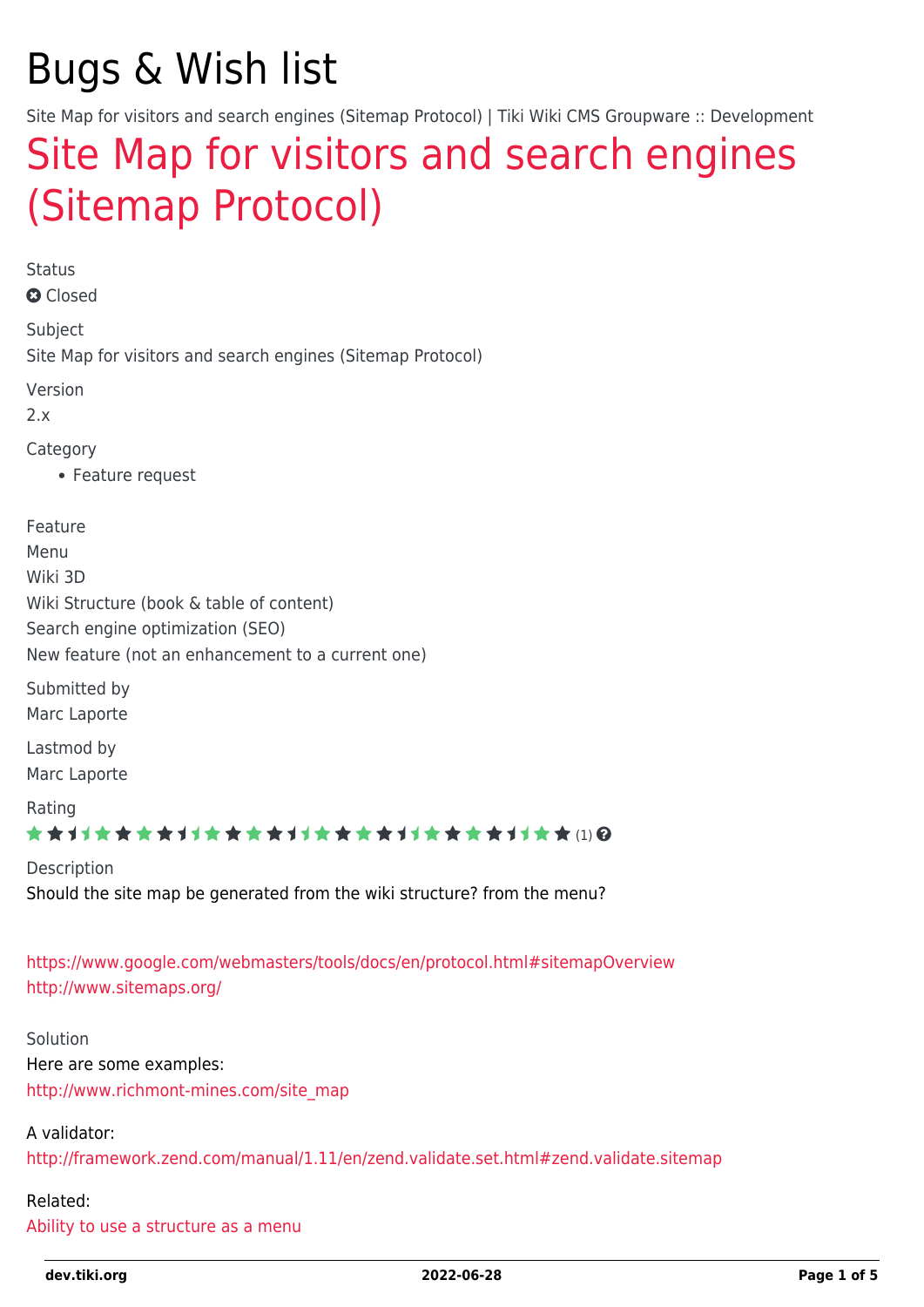#### to be discussed further at: [SiteMap](https://dev.tiki.org/Sitemap)

| 8                                                                               |
|---------------------------------------------------------------------------------|
| Easy to solve?<br>5                                                             |
| Priority<br>40                                                                  |
| Demonstrate Bug (Tiki 19+)<br>Please demonstrate your bug on show2.tikiwiki.org |
|                                                                                 |
| Version: trunk V Create show2.tikiwiki.org instance                             |
| <b>Ticket ID</b><br>1614                                                        |
| Created<br>Sunday 09 March, 2008 18:42:44 GMT-0000<br>by Unknown                |

## Comments



#### tkott 11 Jul 08 18:40 GMT-0000

My thoughts: if you're looking for a sitemap, you're probably trying to emulate a static html page structure, except with many different features. Unlike a wikipedia, it should be very linear (with substructures and the like). In this case, I think there would be two ways to go about it:

1) Create a default SiteMap wiki page, and populate it through the use of "PluginModule" combined with your menu, and then stylize it in a specific way. This way, changing your menu changes your sitemap (as it should).

2) \*This will only work if you can make tiki create short url links automatically\* Create a Structure under the wiki, which creates appropriate pages. Then, using modrewrite, simply take a link, which says, [www.example.com/Calendar](http://www.example.com/Calendar) (which the structure thinks is a wiki page, and exists as such) and modrewrite it into tiki-calendar.php instead!

I think those two should work... I'm interested in this exact aspect, so I'll let you know how each goes.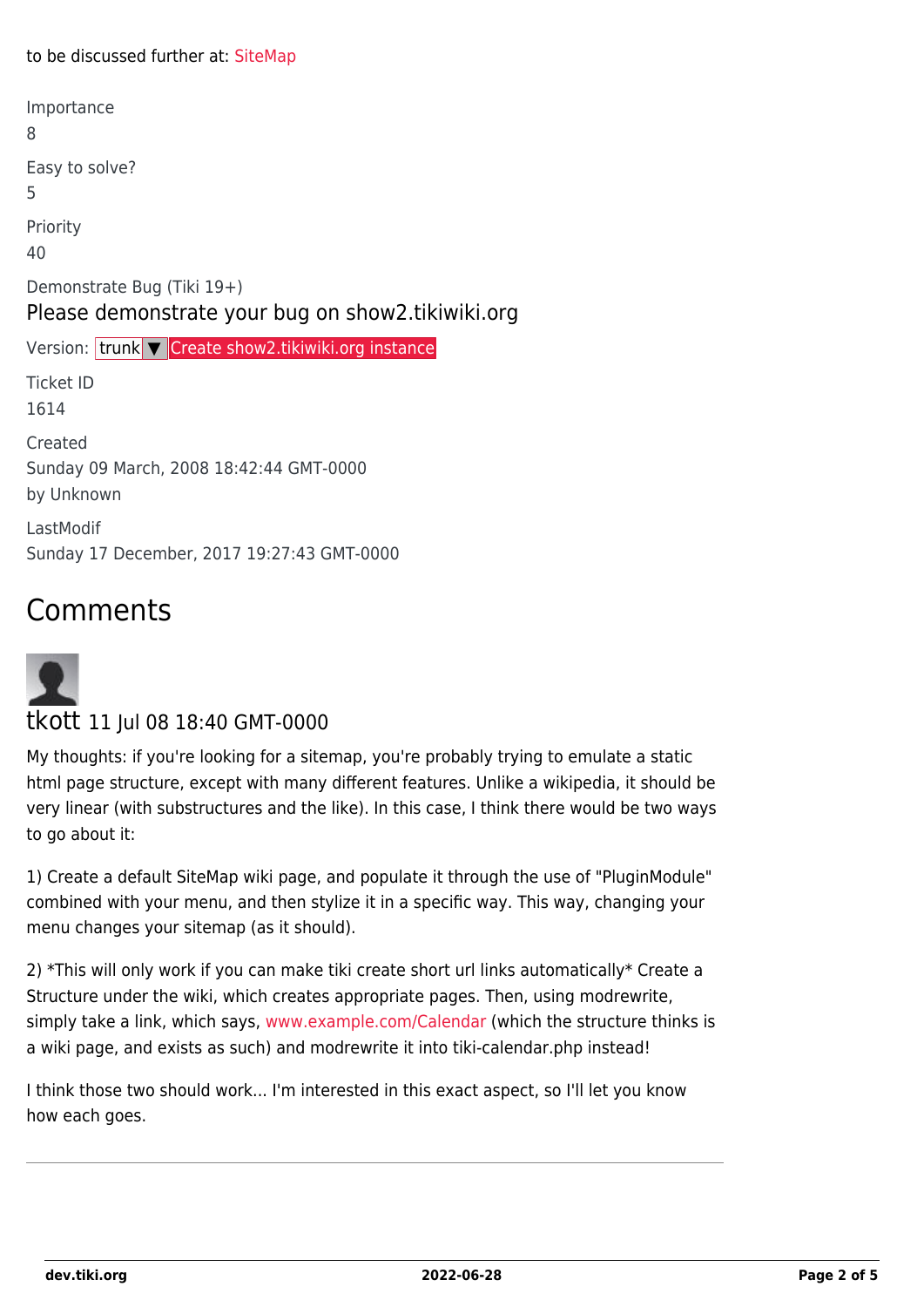

#### [SEWilco](https://dev.tiki.org/user4288) 13 May 09 17:06 GMT-0000

1. The first version should simply emit the pages which are in the menu items which Anonymous can access. This requires looking at Module configuration to find active modules which display menus (checking module permission for Anonymous), then looking within those menus for items which Anonymous can view. Sort by module order left-right and top-down. Sitemaps have importance ratings; assign less importance to items in submenus. This is enough for people or bots to find the major pages of the site. 2. Later other structured info can be woven in: items in categories and structures which are linked to by the menus, or which are present within the menu item pages. This is similar to a browser or webcrawler's view of navigating pages, but if you're working at the database level remember to do proper permission checking.

3. Add a configurable option to dump all otherwise unclassified pages/items in a (lowpriority?) "Other" bin. Some sites will want all pages to be visible in the map, while others won't care about the less visible pages.



#### [SEWilco](https://dev.tiki.org/user4288) 20 Jul 09 18:09 GMT-0000

One can manually create a "Site map" page, then use the MODULE plugin to display the contents of the site's menu. First go to Admin>Modules and create a module which contains the site's menu. Then use the name of that module as a parameter to the MODULE plugin.

It's not pretty, just one line for each menu entry. No list formatting or indentation.



#### [Marc Laporte](https://dev.tiki.org/user11197) 23 Aug 10 18:21 GMT-0000

<http://www.seodrupal.org/drupal-seo-modules/xml-site-map>



#### [davem](https://dev.tiki.org/user11751) 03 Apr 15 07:18 GMT-0000

Dear All,

I've been thinking about this for a few days, and have some comments / suggestions.

Using a menu as the site map : No problems with this, but I envisage that people may have a single page linked in multiple places, so you are asking them to make a separate menu just for the site map, which they then need to keep updated.

Using Categories : This again works well, and is what I am using for the moment. But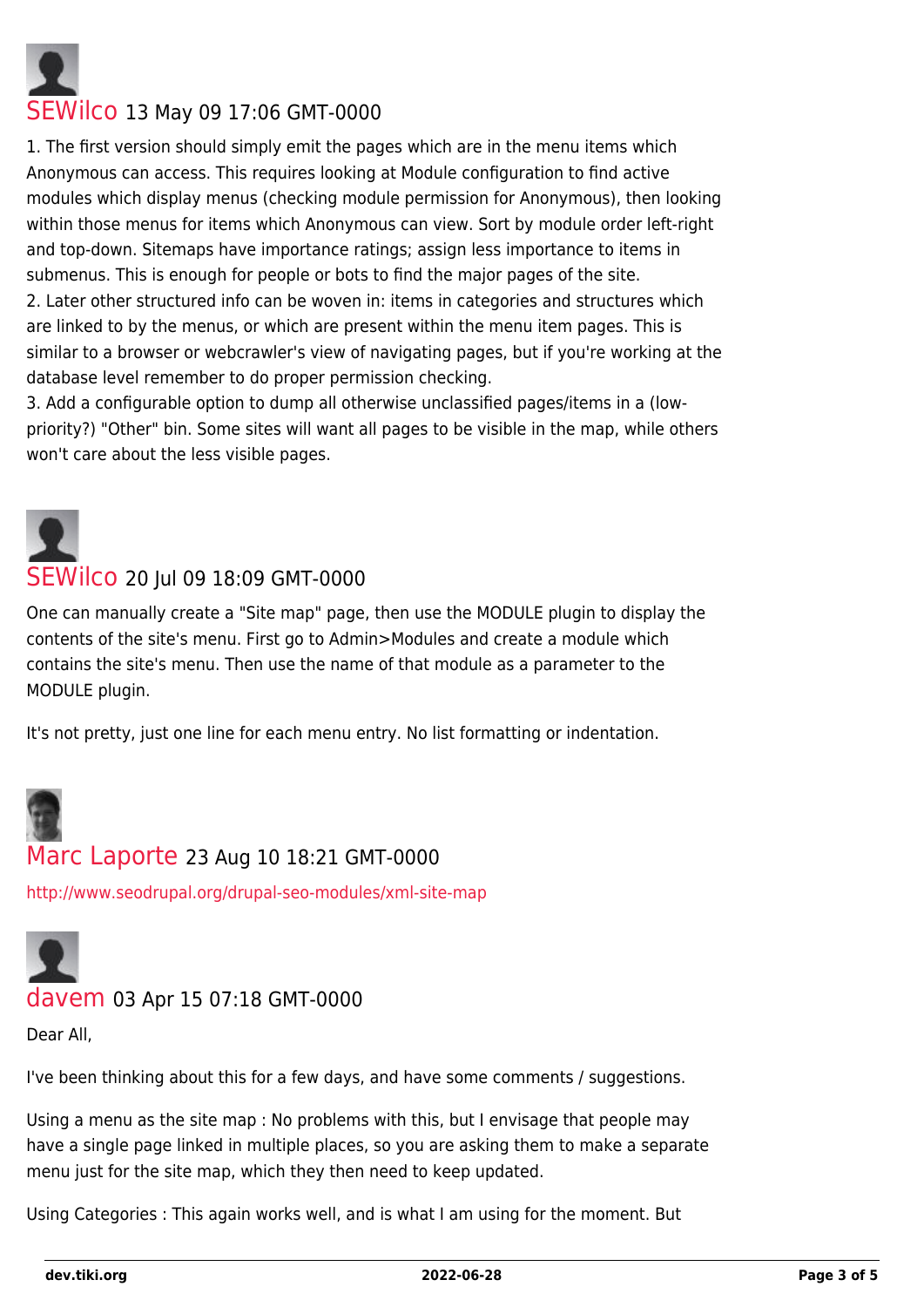maybee we could have a new table called 'sitemap' that would be dedicated to having site map information only ?

My thoughts.

I've been looking at the database schema, and I notice that for the wiki and article pages (tiki pages and tiki articles) there is a page name and description.

I assume that the categories somehow links back to these tables to register the page / article ID in a categories.

Would it be possible to create a new table that works like the 'categories' table and appears in a separate tab when creating articles / wiki pages.

Improvement over the current situation is that with a simple addition details for creating the robots.txt file could also be included (such as a no follow for the page option etc). Possibly it could also pull out page meta data (such as img alt text) for helping web crawlers index the page(s).

I could probably have a go a doing this on my local machine. Current issues I would need help with are:

Don't understand how categories link to article / wiki page ID's (I don't see any foreign key references between the tables) .

I think that this would all work as a separate module, and the data structure is almost already implemented (I can use what is there as a base for a new table). However I'm not immediately finding the code files that I need.

Any help on the above would be appreciated. I'll start by implementing it on a site I currently administer (or rather the test of it), to see how it works, then push it back up to the community once it is ready.

Finally what do I need to keep in mind to make it so as this new module is backward compatible ?

thanks for your input.

Dave

# luciash d' $being \bigcap$  03 Apr 15 09:02 GMT-0000

Hi Dave,

some people maybe using Wiki Structures with TOC of the structure on a wiki page to display a "Site Map" too. Generally +1 to make it a separate feature, especially if it would have some toggles on a settings panel to admin and allow export/update sitemap.xml (giving writing permission for root of site might be a problem though) for Google etc. Please keep in mind you must develop this for current trunk (future Tiki 15.x version).